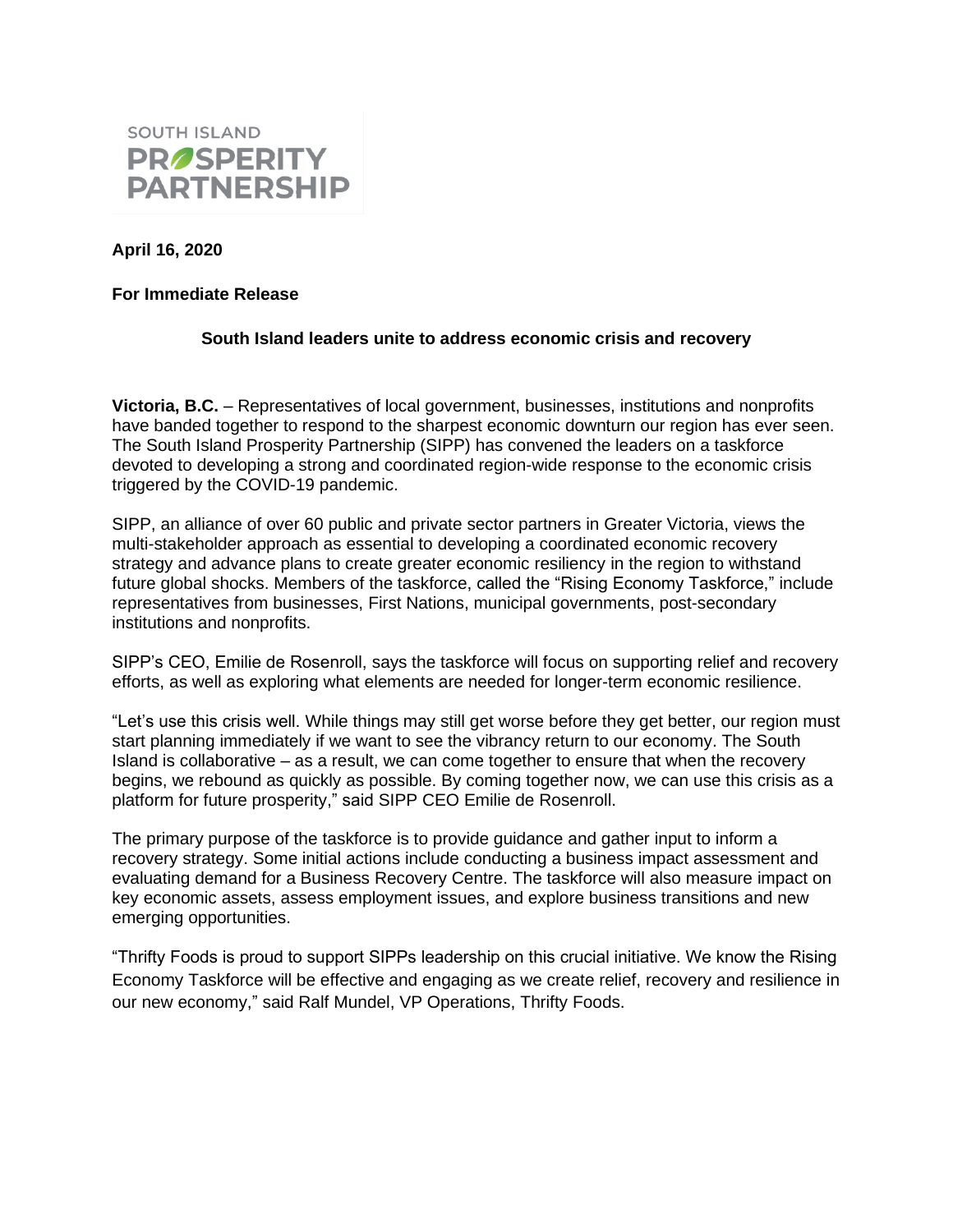Members of the taskforce include:

**Chair** Emilie de Rosenroll SIPP CEO

Vice Chair Frank Bourree Bourree and Associates SIPP Board Vice Chair

Craig Norris CEO, Victoria International Marina SIPP Board Chair

Christina Clarke CEO Songhees Devco SIPP Board member

Ralf Mundel VP Operations, Thrifty Foods

Mandy Farmer CEO, Accent Inns

John Wilson CEO, Wilson Group

Catherine Holt CEO, Greater Victoria Chamber of Commerce

Paul Nursey CEO, Destination Greater Victoria

Tina Fang Chair of the Canadian Migration Institute SIPP Board member

Robert Jawl Managing Director, Jawl Properties

Cliff McNeil-Smith Mayor of Sidney

Rasool Rayani Investor, Entrepreneur, Business Owner

Lisa Helps Mayor of Victoria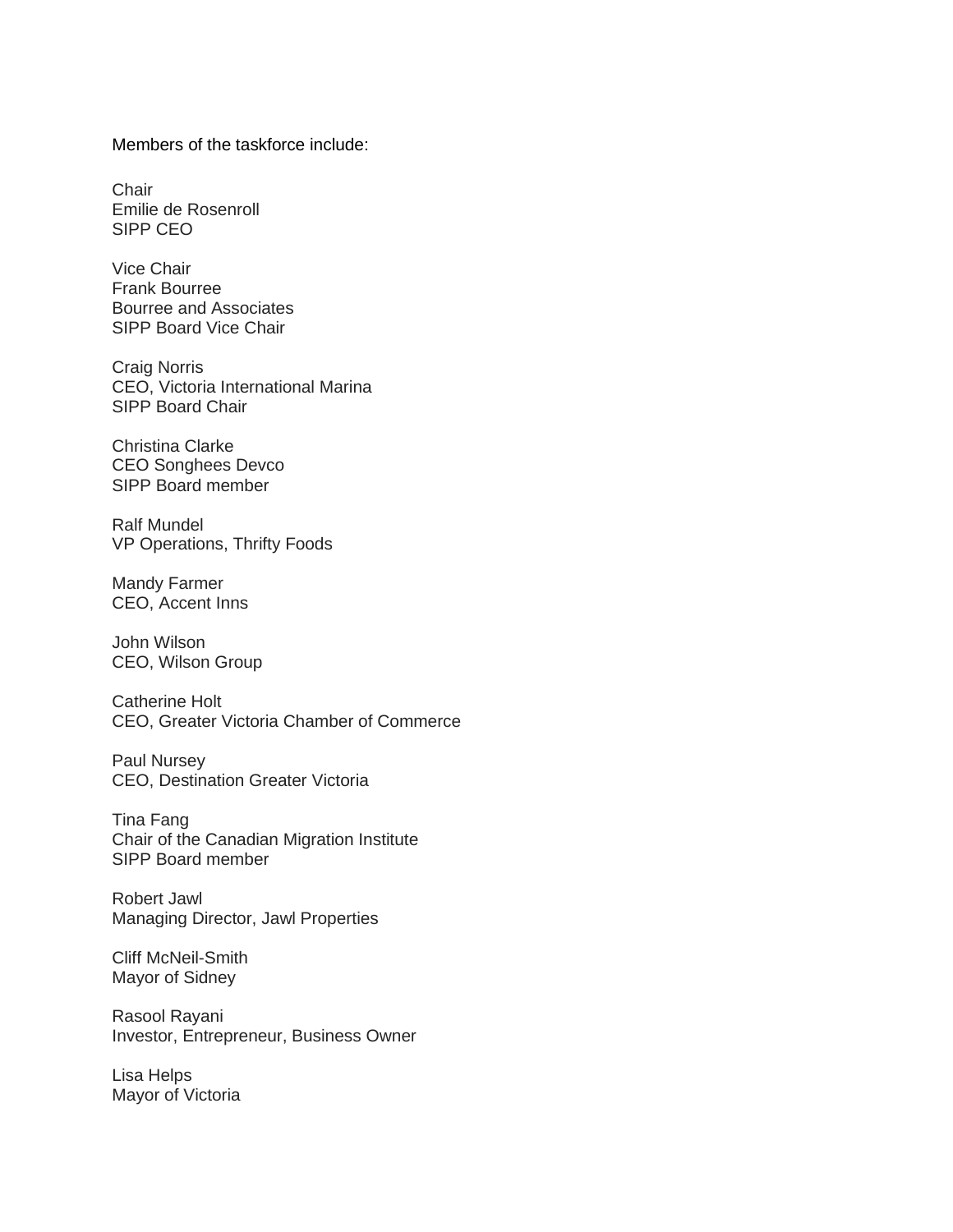Jennifer Vornbrock Community and Government Relation, UVic SIPP Board member

Stephen Pierce Shop Local YYJ

Julie Lawlor Executive Director, Westshore Chamber of Commerce

Colin Plant CRD Board Chair

Sandra Richardson CEO, Victoria Foundation

Andrea Di Lucca Bustard, Community Investment Portfolio Manager Vancity

Dan Ruscheinski Senior Director, Esri Canada

Steve Wellburn, Partner, Private Enterprise and Professionals MNP

Nikki Macdonald, PhD Consultant, Adjunct Professor, UVic

Mitzi Dean MLA Esquimalt-Metchosin

Doug Kobayashi Colwood Councillor

Zac de Vries Saanich Councillor

Ken Armour Esquimalt Councillor

-30-

## **Media Contact**

Taryn Malcolm Marketing & Communications Specialist tmalcolm@southislandprosperity.ca